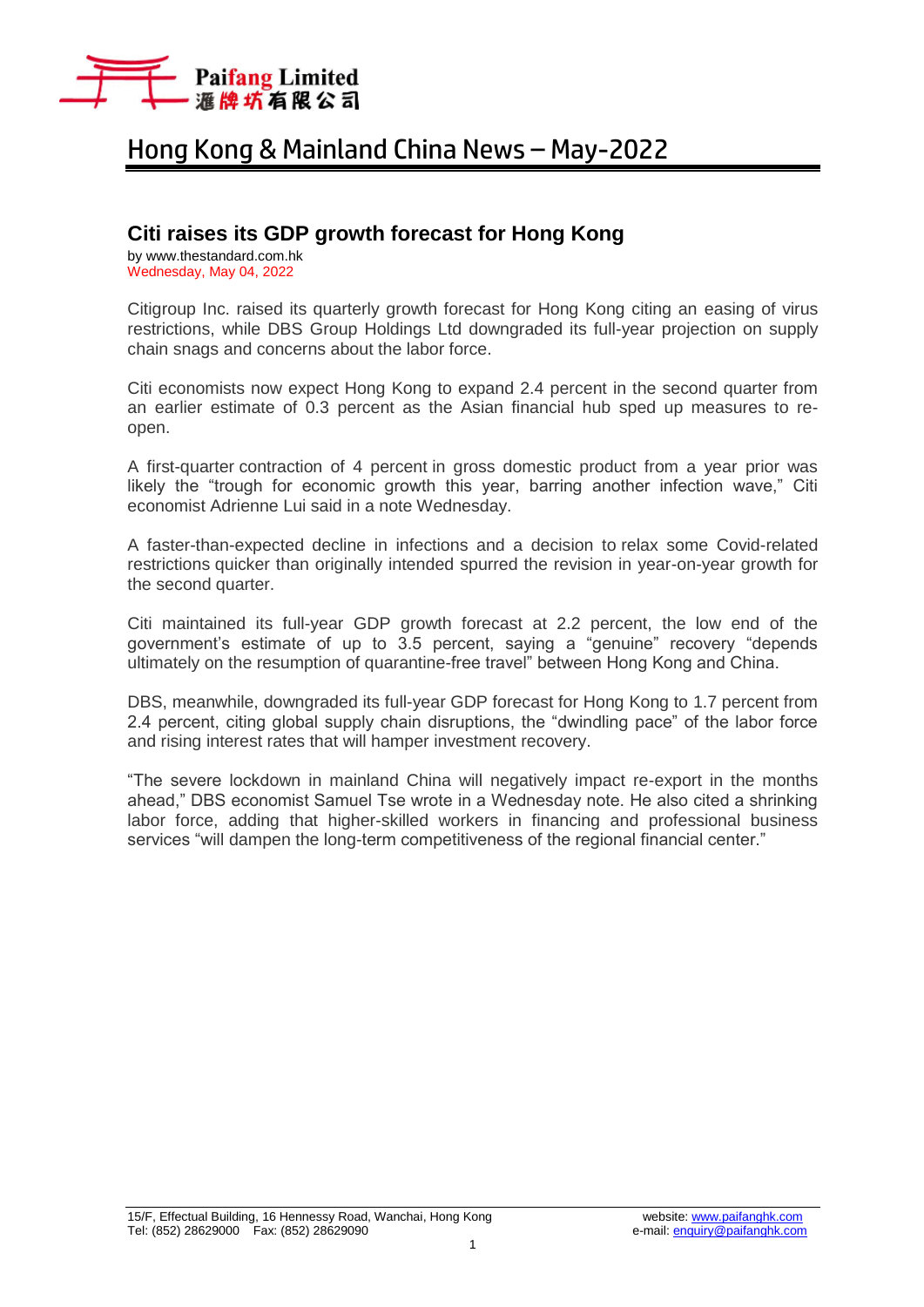

### **'HK can cope with weaker currency, higher rates'**

by news.rthk.hk Thursday, May 05, 2022

The head of the Monetary Authority has sought to reassure people that Hong Kong can handle the impact of the US Federal Reserve's policy tightening, despite expectations that the weakening of the local currency and pace of interest rate rises could come faster this time.

"The rate hike in the US will not affect Hong Kong's financial and monetary stability," said HKMA chief executive Eddie Yue during a press briefing on Thursday morning.

The authority raised its base rate by half a percentage point to 1.25 percent shortly after the US Fed decision.

Yue said the local currency is likely to edge closer to the weak end of its trading band with the US dollar, as investors are expected to move their money into US dollars to take advantage of higher interest rates.

"As to how fast it will touch 7.85 and how fast it will reduce our aggregate balance to the extent that our Hong Kong dollar interest rates will start to rise, it will also depend on the supply and demand of the Hong Kong dollar funding market," he noted.

"Almost definitely the adjustment this time will be faster than last time," added the HKMA chief, referring to the previous round of Fed tightening between 2016 and 2018.

Following the Fed and HKMA decisions, HSBC and Standard Chartered announced that they were keeping their best lending rates unchanged.

Standard Chartered's senior economist for Greater China, Kelvin Lau, said he does not see "immediate pressure" for local banks to raise their prime rates.

And even when banks eventually decide to lift their lending rates, Lau said the local economy should be able to cope with the impact.

"A lot of the companies and mortgagees have been preparing for higher interest rates for quite some time, if not for some years," he explained.

"As long as the Covid-related restrictions continue to get relaxed, then I think the economy should be moving in the right direction, and enough to weather higher interest rates locally."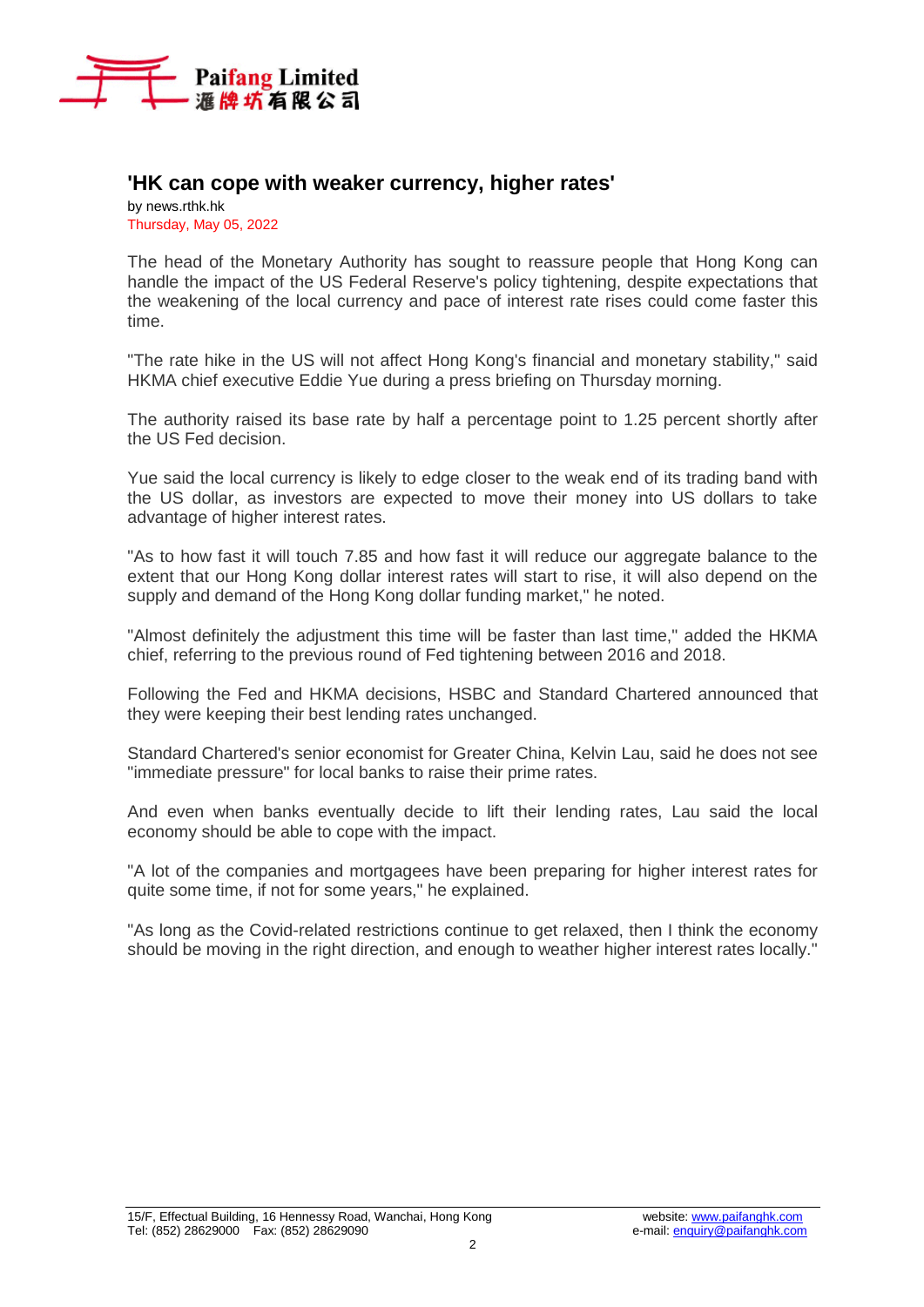

## **Hong Kong recovering, says Morgan Stanley**

by www.thestandard.com.hk Thursday, May 12, 2022

Hong Kong's economy can rebound this quarter and could reach 0.5 percent of economic growth this year, according to a Morgan Stanley forecast.

The investment bank said in a report that the financial hub will recover slowly from a 4 percent year-on-year contraction in the first quarter, and will grow by 0.4 percent in the second quarter from an earlier year. It may accelerate its growth further to 2.6 percent in the second half of the year, and achieve 0.5 percent of economic growth for the whole year, Morgan Stanley noted.

Hong Kong's economy is expected to grow by 4.5 percent next year if it reaches a quarantine-free reopening with the mainland, it further said.

Private consumption is expected to recover from a 5.4 percent year-on-year decline in the first quarter to grow by 1 percent in the second quarter and 0.6 percent in the second half of the year, it added.

However, the report said the pace of economic recovery is likely to remain slow as the mainland is unlikely to change the zero-Covid policy before the middle of the fourth quarter and the Covid measures in the next two quarters may disrupt the supply chain and affect Hong Kong's trade.

The report also said weak global demand amid aggressive interest rate hikes and geopolitical tensions could also weigh on Hong Kong's exports.

Meanwhile, the Hong Kong dollar fell to the weak end of its trading band for the first time since May 2019, as the dollar gains and tightening in the US undermines the appeal of the city's assets.

The move came around the same time as faster-than-expected US inflation data helped buoy the greenback more broadly against various peers.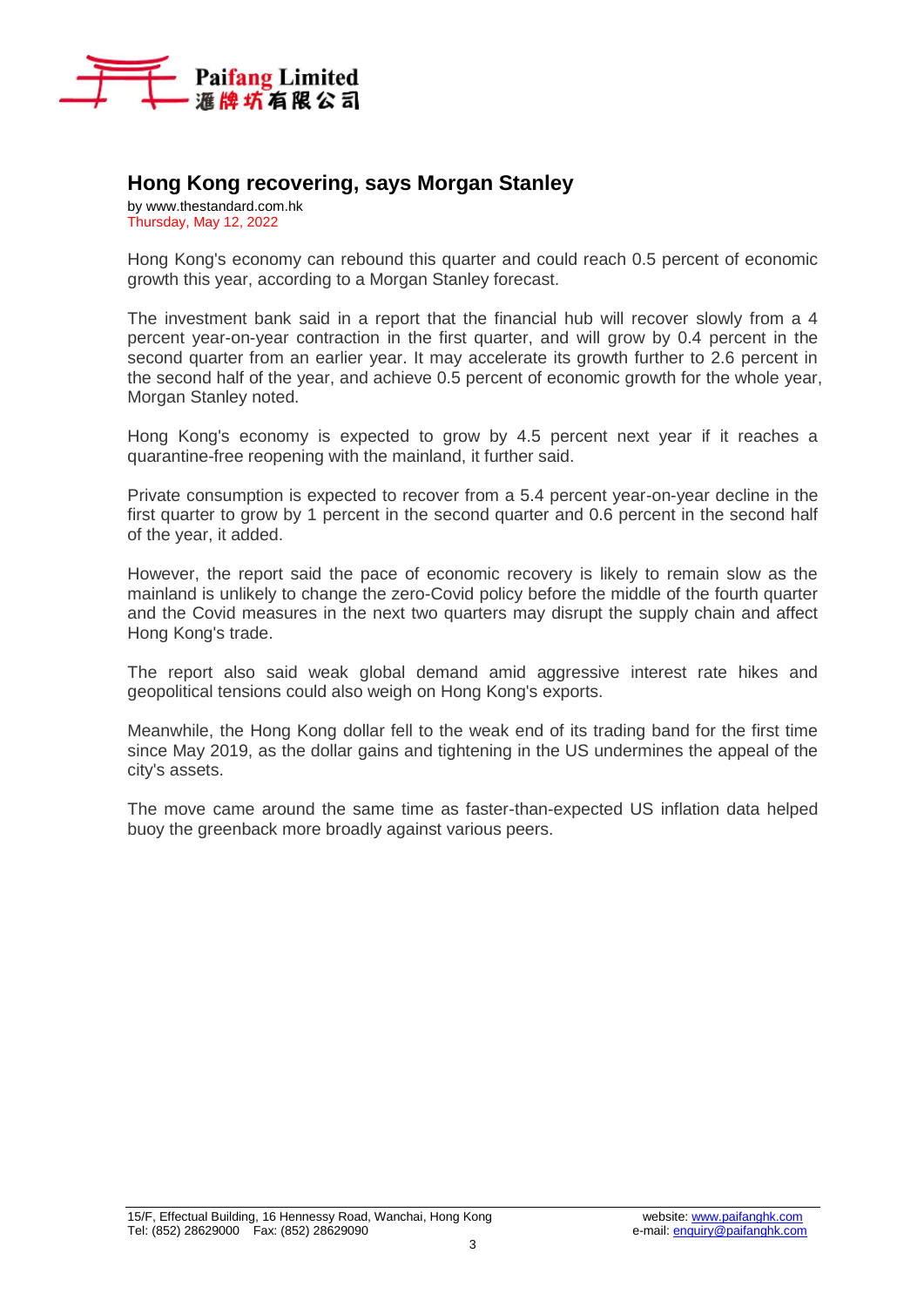

## **IMF boosts yuan weighting in SDR basket**

by www.thestandard.com.hk Monday, May 16, 2022

The International Monetary Fund lifted the yuan's weighting in the Special Drawing Rights currency basket, prompting the Chinese central bank to pledge to push for a further opening of its financial markets.

The IMF raised the yuan's weighting to 12.28 percent from 10.92 percent in its first regular review of the SDR evaluation since the Chinese currency was included in the basket in 2016, the People's Bank of China said in a statement yesterday.

The weighting of the US dollar rose to 43.38 percent from 41.73 percent, while those of euro, Japanese yen and British pound declined.

The PBOC and other regulators "will continue to resolutely push for the opening up of China's financial markets and further simplify the process of overseas investors coming into the Chinese market," it said.

SDRs are an international reserve asset that can be converted into five currencies.

The yuan's entry into the SDR signaled it became one of the five global reserve currencies in 2016, after years of effort by Chinese authorities to promote its global use.

The change came amid a sharp depreciation of the yuan since late April, as it faces a double whammy of slowing domestic growth because of Covid-induced lockdowns and capital outflows due to its widening monetary policy divergence with the US.

Meanwhile, a former central bank adviser said in a forum that it is necessary to adjust the structure of China's overseas assets and improve the safety of China's foreign exchange reserves in order to cope with uncertainties in the international monetary system.

The ways include reducing holdings of US Treasuries and increasing investments in some countries with strategic resources such as countries in Central Asia, said Yu Yongding, an economist at the Chinese Academy of Social Sciences.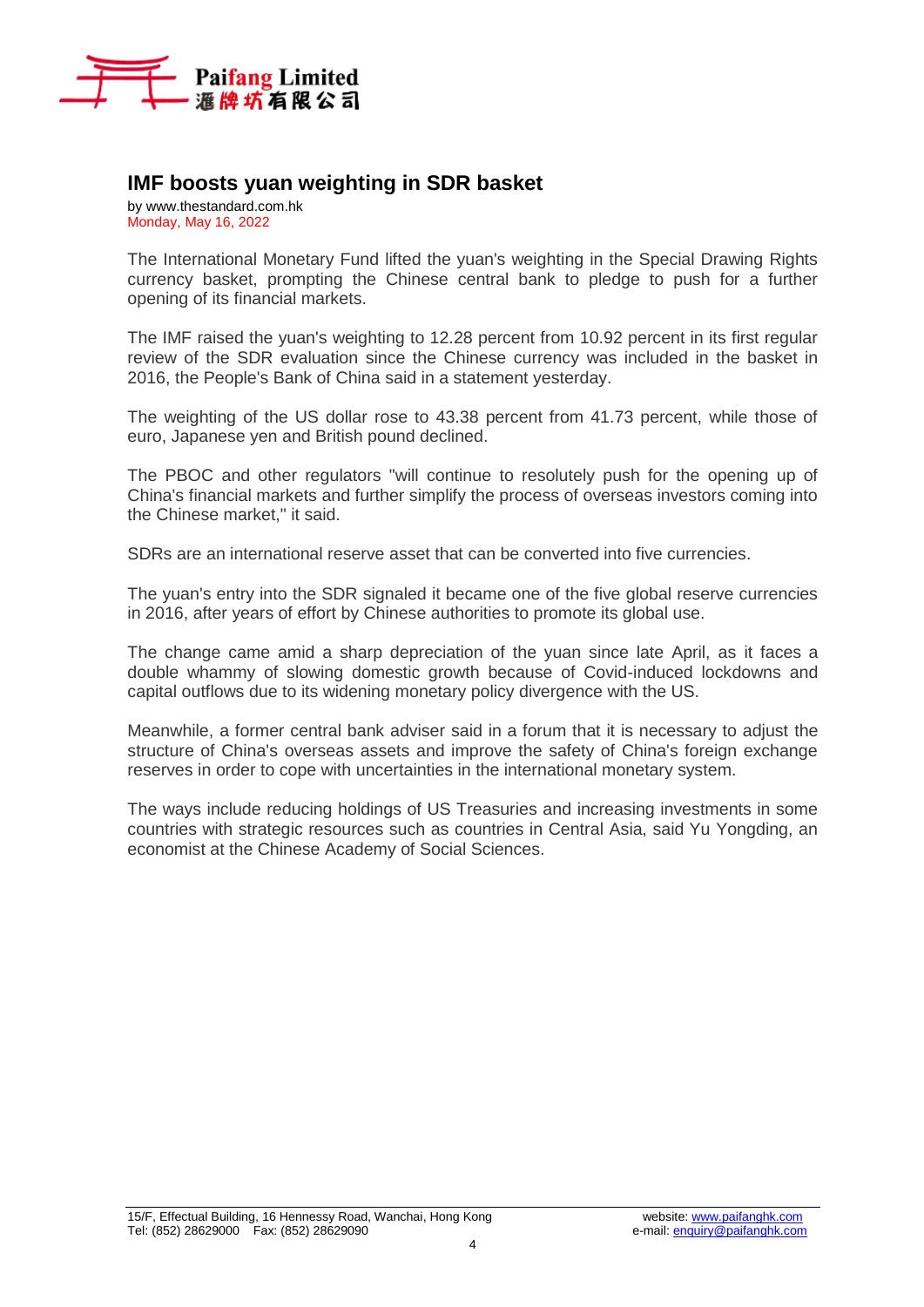

## **HK, UAE hold webinar**

by news.gov.hk Tuesday, May 24, 2022

The Commerce & Economic Development Bureau and the United Arab Emirates (UAE)'s Ministry of Economy jointly held a webinar today to explore collaboration opportunities in trade, investment and professional services.

The webinar, titled "Hong Kong-UAE Partnership: Immense Opportunities", attracted some 400 sign-ups.

Addressing the opening session, Secretary for Commerce & Economic Development Edward Yau said the UAE is Hong Kong's largest trading partner in the Middle East and underlined the close economic and trade partnership between the two sides.

He noted that the mutual collaboration between the two places has reached new heights after the signing of the Investment Promotion & Protection Agreement in June 2019 and the formal opening of the Hong Kong Economic & Trade Office in Dubai in October last year.

Mr Yau encouraged enterprises of the UAE and member states of the Cooperation Council for the Arab States of the Gulf to leverage Hong Kong's role as a two-way connector to capitalise on the opportunities brought by the Belt & Road Initiative.

Businesses can also make use of the Mainland & Hong Kong Closer Economic Partnership Arrangement as well as the Free Trade Agreement between Hong Kong and the Association of Southeast Asian Nations as springboards to tap into these markets, in particular the Guangdong-Hong Kong-Macao Greater Bay Area, he emphasised.

In addition to trade collaboration, Mr Yau pointed out that there was plenty of room for enhanced co-operation in the area of professional services. He also highlighted the benefits that Hong Kong's professional services could bring to the UAE's infrastructure and investment projects.

The webinar featured a panel discussion session moderated by Commissioner for Belt & Road Rex Chang, which focused on the opportunities for collaboration in the post-COVID era.

During the discussion, panelists from Hong Kong and the UAE shared their insights on how the two places could join hands to enhance collaboration and seize the immense opportunities in trade, investment, professional services, as well as innovation and technology.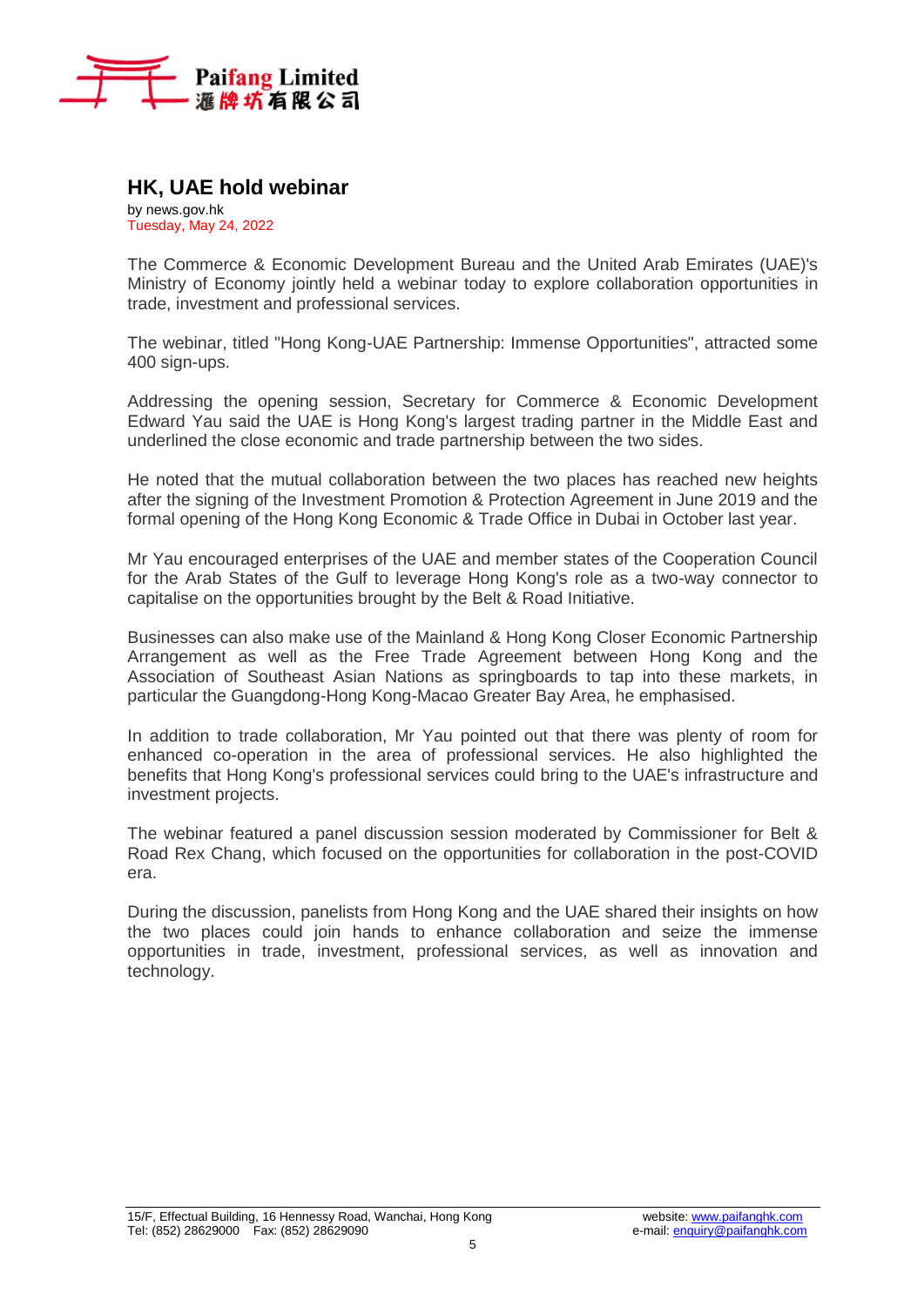

# **Hong Kong looks to revive global banking status with major summit**

by www.thestandard.com.hk Friday, May 27, 2022

Hong Kong's central bank plans to hold a major conference in November it hopes will draw global banking bosses, sources said, as the financial hub seeks to welcome back international business following two grueling years of closed borders.

For most chief executives of the world's major banks, the meeting would be their first visit to Hong Kong - historically, a massive global conference venue - in at least three years, said the sources familiar with the matter.

The Chinese-controlled territory closed its borders in early 2020 for most non-residents to deal with the coronavirus pandemic and has maintained some of the tightest restrictions in the world, which have starved its economy of tourist and business arrivals.

Visitors to Hong Kong have to quarantine for seven days in hotels and face mandatory testing before and after arriving, as the city sticks to its near-zero Covid-19 strategy to curb all outbreaks as soon as they occur.

Those rules, combined with temporary measures this year that separated families and children in quarantine facilities, triggered an exodus of expatriate workers, especially in financial services, from the city.

Hong Kong Monetary Authority (HKMA) is working with foreign investment banks based in Hong Kong on the event, which is scheduled for early November and will run alongside the prestigious Rugby 7s tournament, said the sources.

The Rugby 7s are due to run Nov. 4 to 6, having been postponed a number of times since the start of the pandemic.

For the HKMA conference to attract global bankers, the mandatory seven-day hotel quarantine rules would need to be eased, said the sources, who declined to be named as they were not authorized to speak to the media.

After a two-year ban, borders were re-opened to non-residents this month, although their entry is subject to the seven-day hotel quarantine.

While exemptions allow top financial executives visiting Hong Kong to leave their hotels for meetings, very few have taken advantage of the program because itineraries have to be lodged with regulators, the sources said.

Hong Kong authorities have to date given no public indication they intend to relax quarantine restrictions by November.

An HKMA spokesperson told Reuters the authority was working on a "high level investment summit" and would release more details later.

"The HKMA has been maintaining regular dialogue with relevant government authorities to share with them financial industry's observations and suggestions with regard to Hong Kong's anti-epidemic measures," the spokesperson said.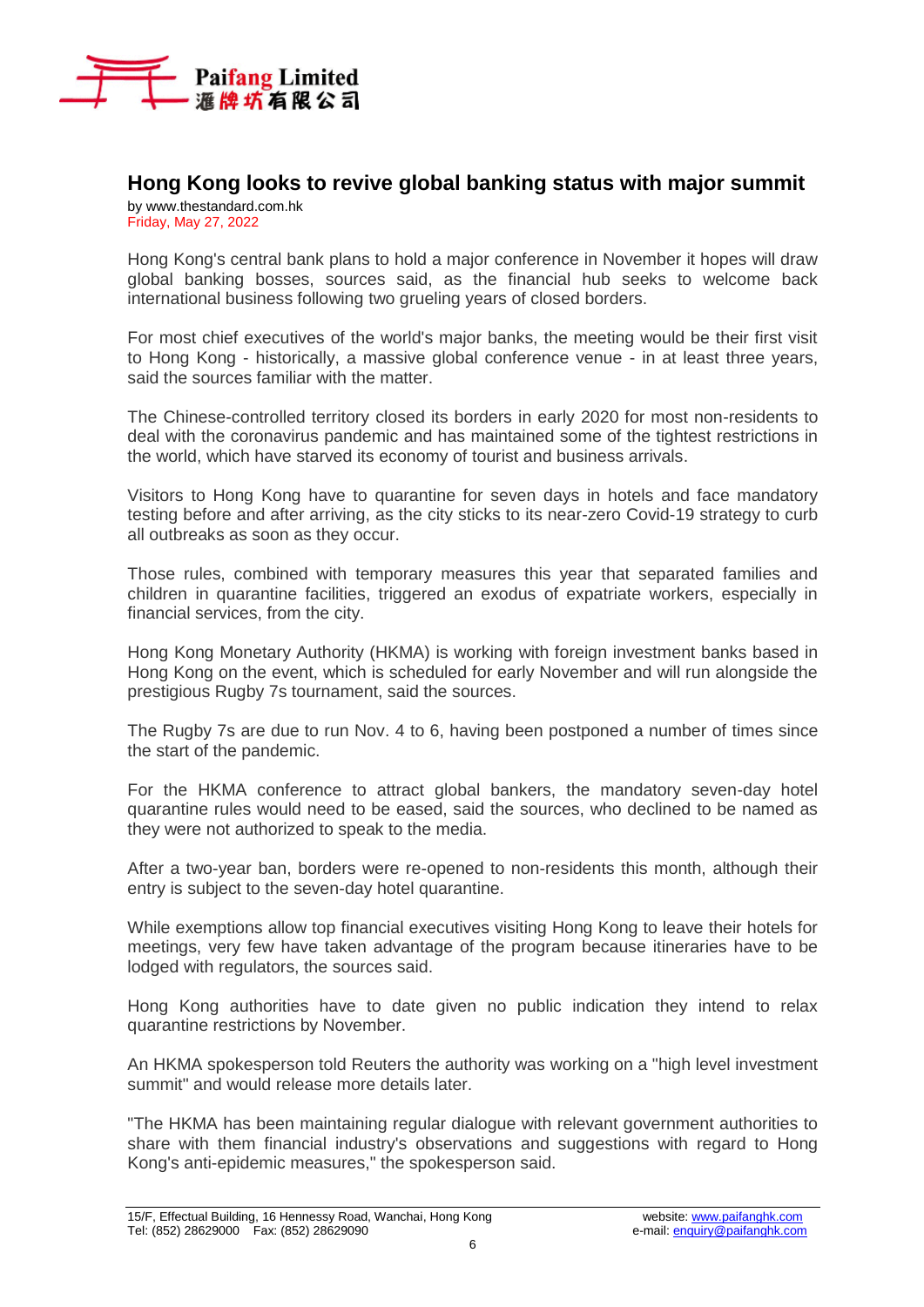

"We shall defer to the relevant government authorities on border control matters."

Outgoing Hong Kong Chief Executive Carrie Lam said this week quarantine rules were unlikely to be altered before her term ends on June 30. John Lee, who takes over as CEO on July 1, has indicated he wants Hong Kong to remain a global financial hub.

#### **Stock connect agreement welcomed**

by news.gov.hk Friday, May 27, 2022

The China Securities Regulatory Commission and the Securities & Futures Commission issued a joint announcement today on the in-principle agreement to include eligible exchange-traded funds (ETFs) in Stock Connect.

The Hong Kong Special Administrative Region Government warmly welcomed the decision.

Chief Executive Carrie Lam explained that the National 14th Five-Year Plan expresses staunch support for enhancing Hong Kong's function as a global offshore renminbi business hub, as well as deepening and widening the mutual access between financial markets of the Mainland and Hong Kong.

She said: "Various mutual access programmes including the Shanghai-Hong Kong Stock Connect, Shenzhen-Hong Kong Stock Connect and Bond Connect have thrived over the past few years.

"Since the launch of Stock Connect, its northbound trading has brought a net inflow of over RMB1,600 billion to the Mainland stock market; its southbound trading has brought a net inflow of over \$2,300 billion to the Hong Kong stock market.

"The amount of foreign holding of Mainland onshore bonds has reached over RMB3,700 billion through Bond Connect and other channels."

Mrs Lam noted that the implementation of mutual access of ETFs marks another milestone in the continual integration of the two capital markets and it will further strengthen Hong Kong's role in connecting financial markets in the Mainland and the rest of the world.

She emphasised that as the Hong Kong SAR Government welcomes in the 25th anniversary of the establishment of the Hong Kong SAR, she is most grateful to the central government for the announcement, which will considerably bolster investors' confidence in the city's market.

"We will continue to capitalise on Hong Kong's unique advantages under 'one country, two systems' as well as further consolidate and enhance its status as an international financial centre.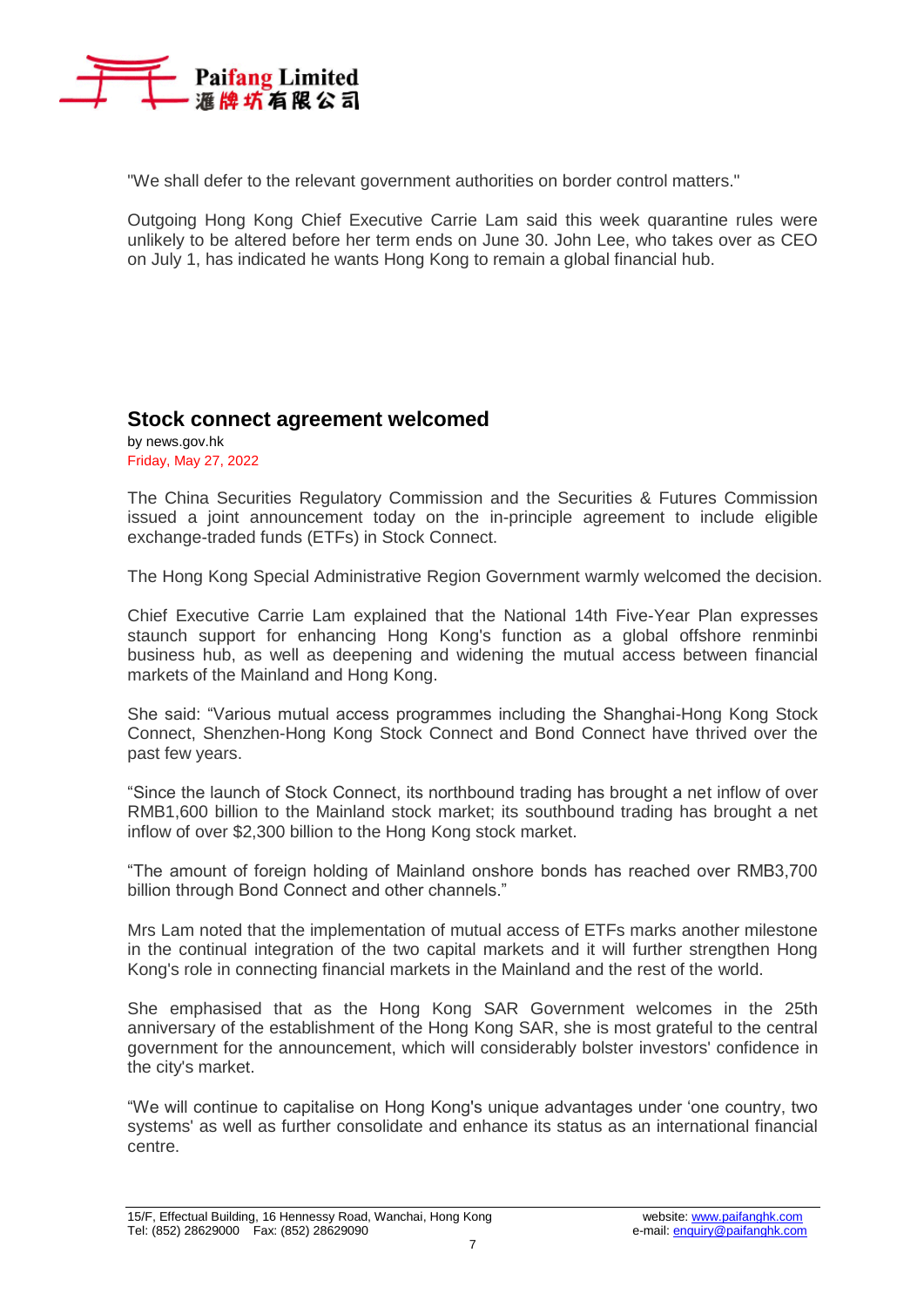

"Looking ahead, Hong Kong will better integrate into the overall national development and play a part in the development strategy and real economy of our country in pursuit of highquality opening up."

Financial Secretary Paul Chan said the Hong Kong SAR Government has all along strived to expand the scope of mutual access of financial markets in Hong Kong and the Mainland.

He pointed out that ETF Connect will further deepen the interaction and integration of the two capital markets, offer more diverse asset allocation choices to Mainland and overseas investors, and promote liquidity as well as sustainable development of ETF markets in the two places.

The finance chief asserted that the initiative also promotes the further opening up of the Mainland financial market, and at the same time, consolidates Hong Kong's role as the gateway and the bridge for flows of international and Mainland capital.

"I would like to express my gratitude to the Central People's Government and relevant authorities for their strong support, and the financial institutions in the Mainland and Hong Kong for their efforts in implementing the programme," Mr Chan added.

The stock exchanges in Shanghai, Shenzhen and Hong Kong as well as the China Securities Depository & Clearing Corporation reached an agreement on the overall Stock Connect inclusion arrangements for ETFs at the end of last year.

The parties are working closely on completing the preparations for launching relevant trading. A separate announcement will be made on the official launch date.

#### **HK ideal springboard to the Mainland**

by news.gov.hk Friday, May 27, 2022

Secretary for Financial Services & the Treasury Christopher Hui

Selamat petang (Good evening). It is a great pleasure of mine to see you all at this reception for the 25th anniversary of the establishment of the Hong Kong Special Administrative Region. This event, together with the business conference held earlier today, marks the beginning of the series of events to commemorate this important milestone of ours and to underscore the bright future ahead.

This reception is a good occasion for us to share the joy and excitement with all of you. I would like to extend my sincere gratitude for the support and encouragement from Malaysia and our friends and counterparts here throughout our journey. We are particularly impressed with how close our two places have all along been and the achievements and progresses made together.